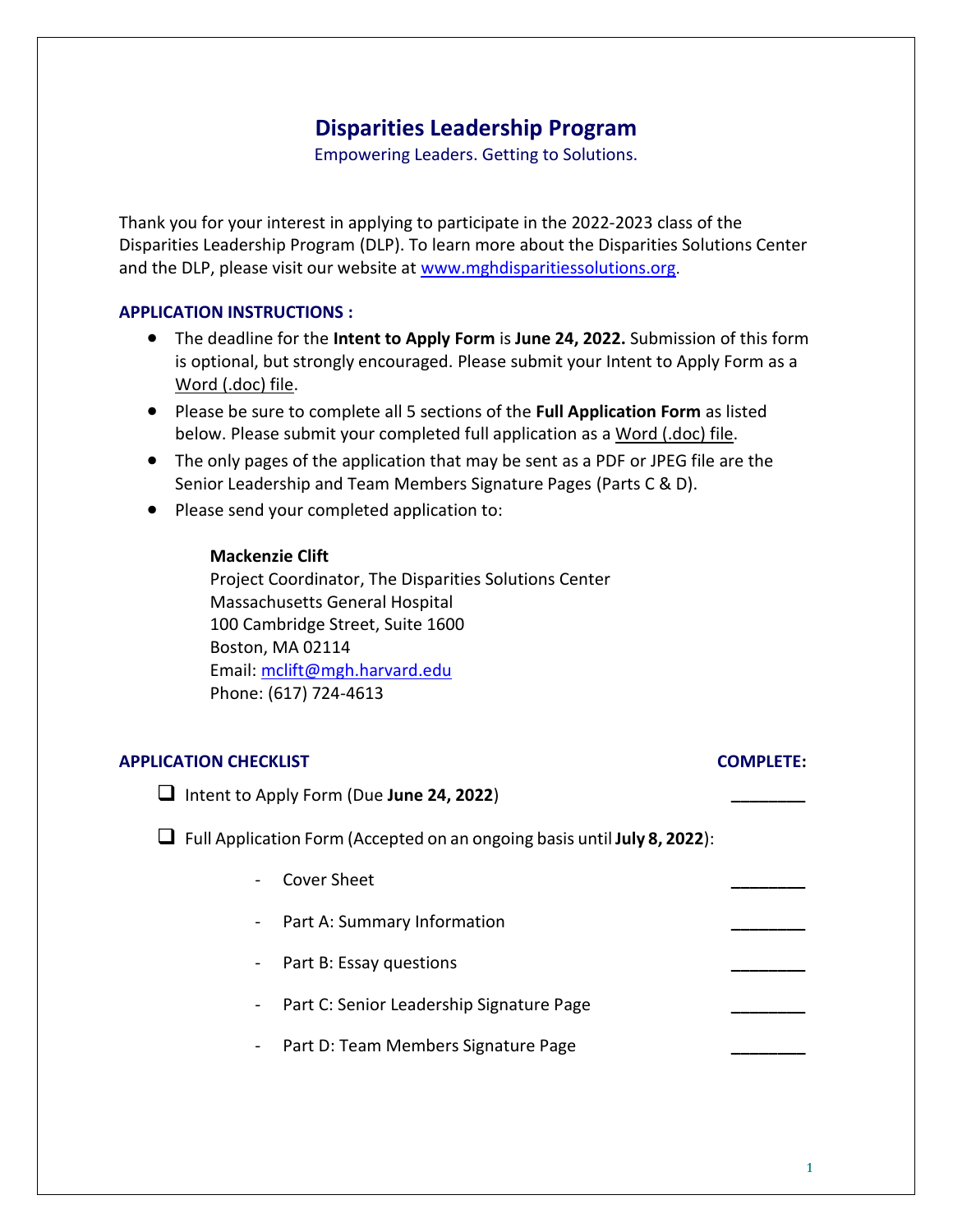Empowering Leaders. Getting to Solutions. **Due June 24, 2022**

## **Intent to Apply Form**

*Please submit only one form per organization as a Word file (.doc).*

Name(s):

Title(s):

Organization:

Address:

Email:

Phone:

- 1. What type of organization are you currently employed in?
	- ❑ Hospital
	- ❑ Health Plan
	- ❑ Physician Organization
	- □ Community Health Center
	- ❑ Other:
- 2. Please provide your preliminary thoughts on the strategic plan/project you would plan to advance as part of the Disparities Leadership Program (please limit to a few sentences):
- 3. How did you hear about the Disparities Leadership Program?
	- □ DSC Monthly E-Newsletter
	- ❑ DSC website
	- ❑ Social media
	- $\Box$  Presentation by DSC faculty member
	- $\Box$  Referral from DLP alumni
	- ❑ Word of mouth
	- ❑ Other: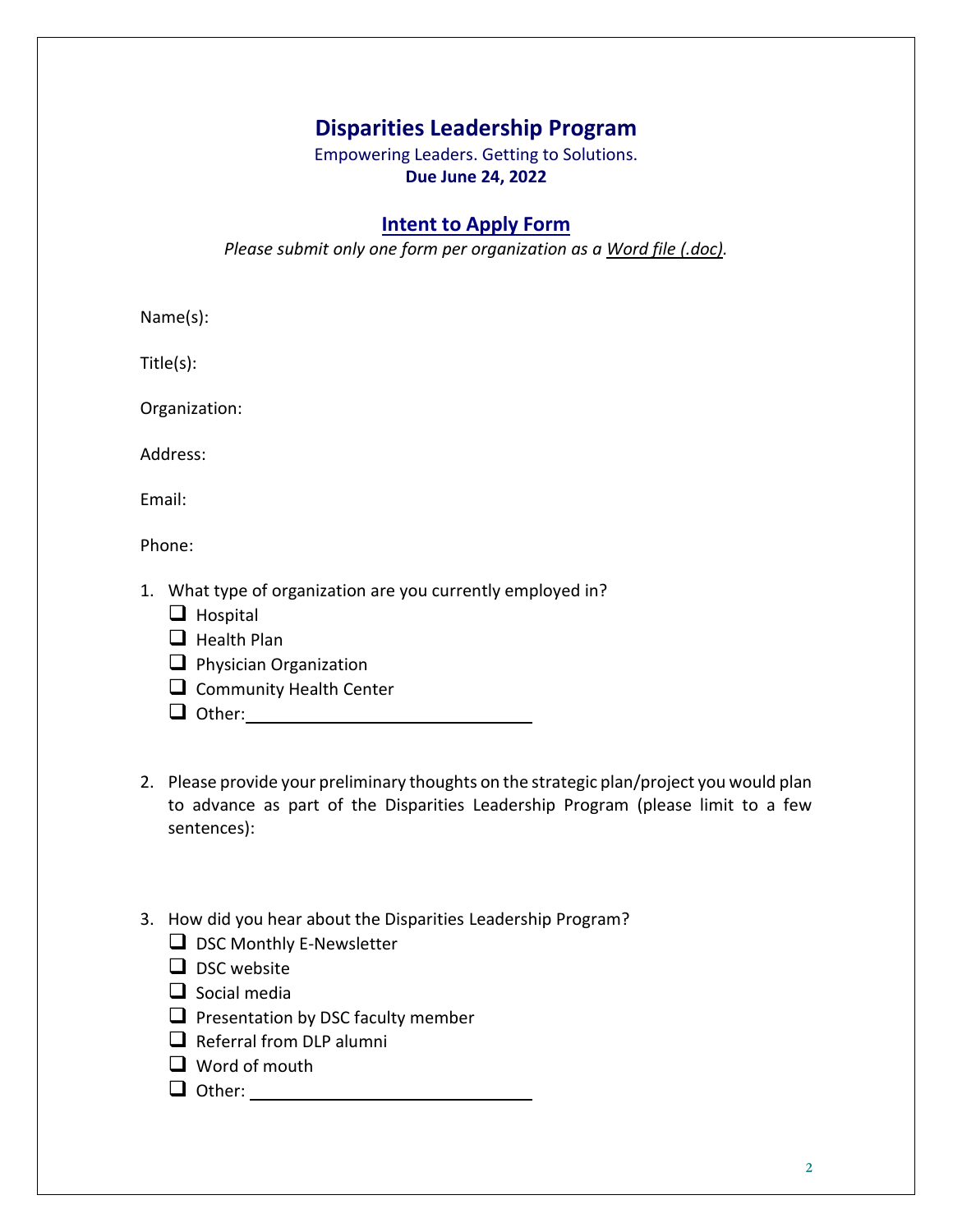Empowering Leaders. Getting to Solutions. **Accepted on an Ongoing Basis Until July 8, 2022**

### **Full Application Form**

#### **Cover Sheet**

*Please submit only one application per organization as a Word file (.doc).*

**Name of organization**

**Name of project**

**What type of organization are you currently employed in?**

- ❑ Hospital
- ❑ Health Plan
- ❑ Physician Organization
- □ Community Health Center
- ❑ Other:

#### **How did you hear about the Disparities Leadership Program?**

- ❑ DSC Monthly E-Newsletter
- ❑ DSC website
- ❑ Social media
- □ Presentation by DSC faculty member
- $\Box$  Referral from DLP alumni
- ❑ Word of mouth
- ❑ Other: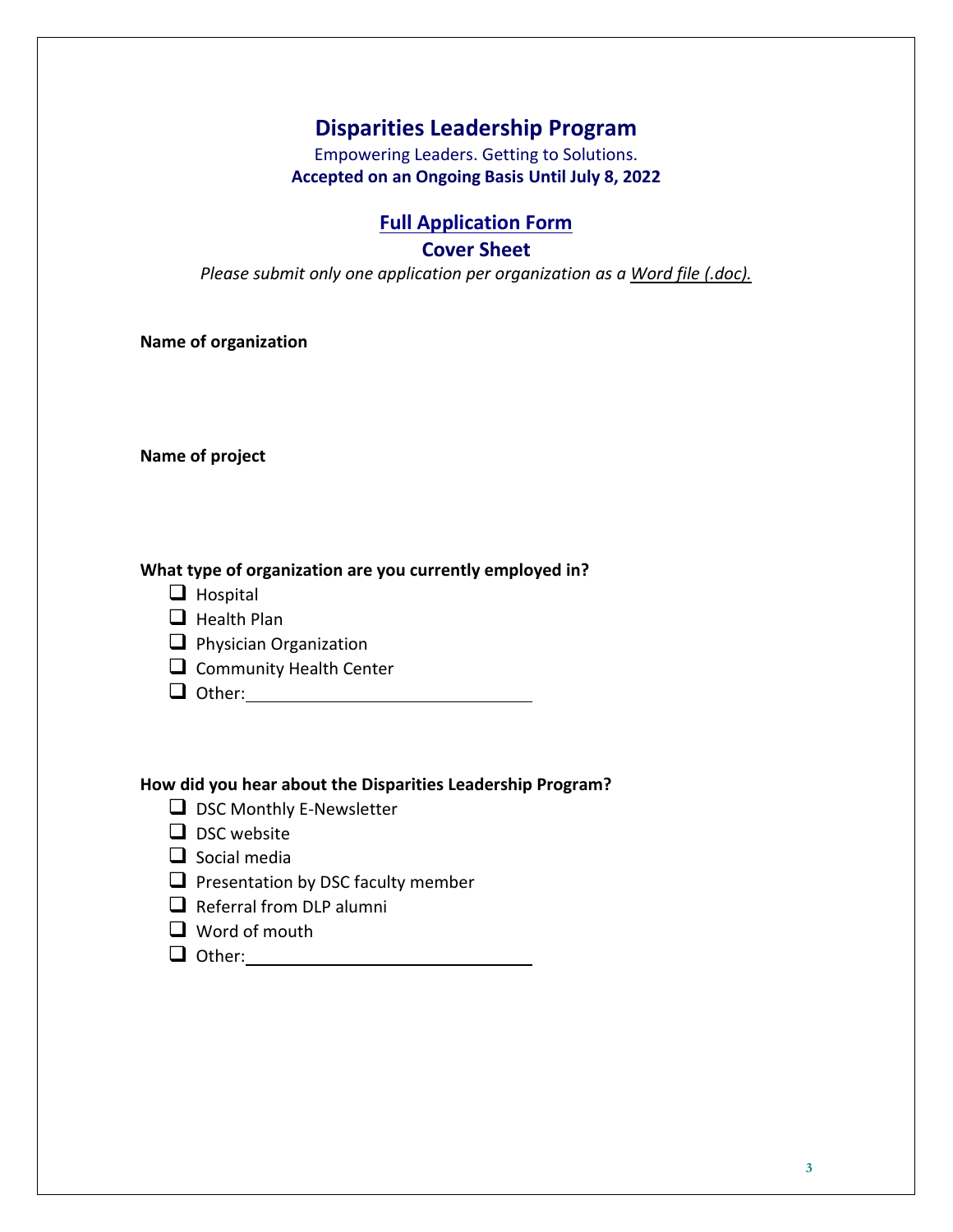Empowering Leaders. Getting to Solutions. **Accepted on an Ongoing Basis Until July 8, 2022**

# **Full Application Form**

## **PART A – Summary Information**

*Please submit only one application per organization as a Word file (.doc).*

### *1. Name of first team member (primary contact)*

| Name                       |  |
|----------------------------|--|
| Title                      |  |
| Organization               |  |
| Address                    |  |
| <b>Billing Address (if</b> |  |
| different from             |  |
| address above)             |  |
| Phone                      |  |
|                            |  |
| Email                      |  |
|                            |  |

#### *2. Name of second team member*

| Name                       |  |
|----------------------------|--|
| Title                      |  |
| Organization               |  |
| Address                    |  |
| <b>Billing Address (if</b> |  |
| different from             |  |
| address above)             |  |
| Phone                      |  |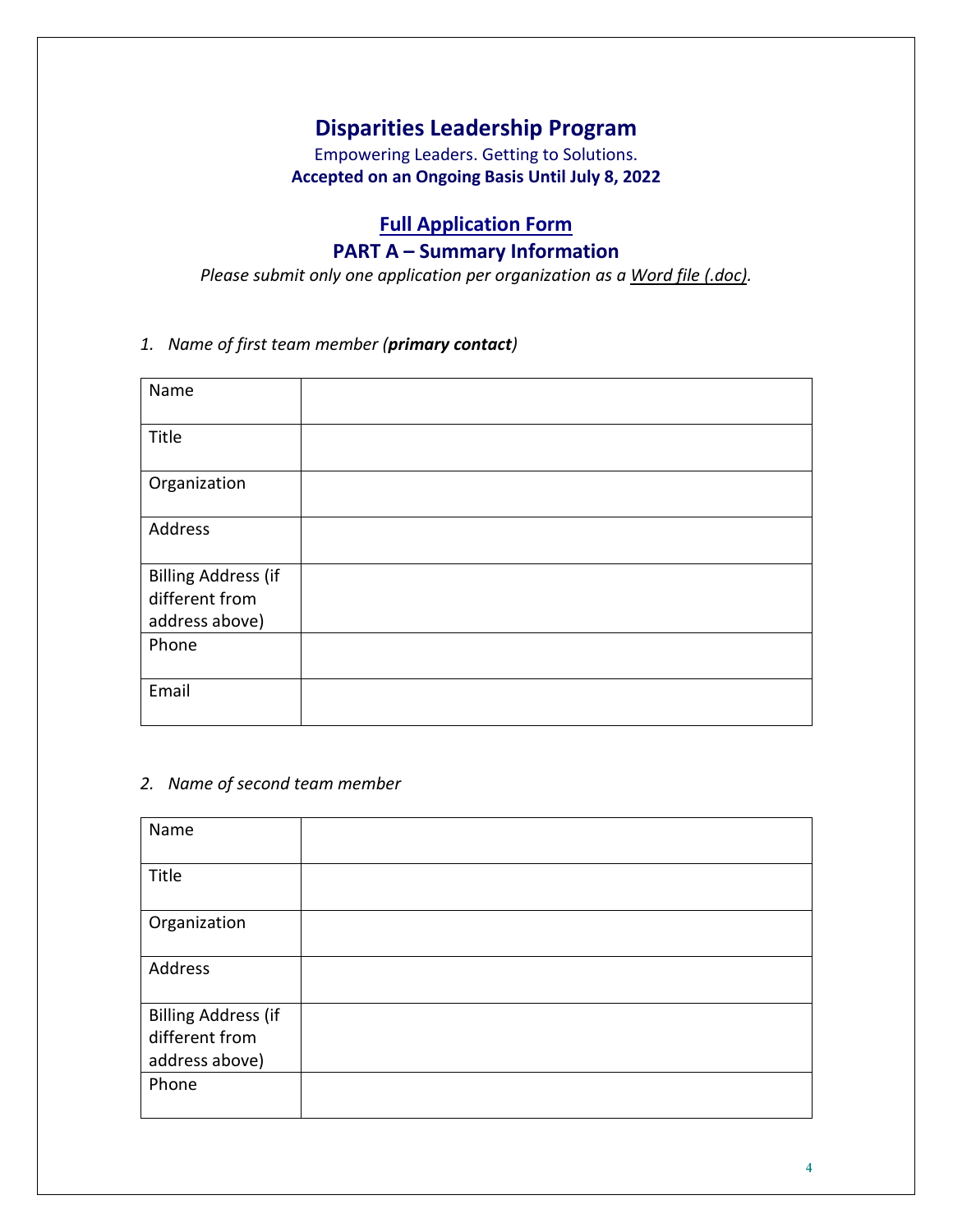| Email |  |
|-------|--|
|       |  |

# *3. Name of 3rd team member (if applicable):*

| Name                       |  |
|----------------------------|--|
| Title                      |  |
| Organization               |  |
| Address                    |  |
| <b>Billing Address (if</b> |  |
| different from             |  |
| address above)             |  |
| Phone                      |  |
|                            |  |
| Email                      |  |
|                            |  |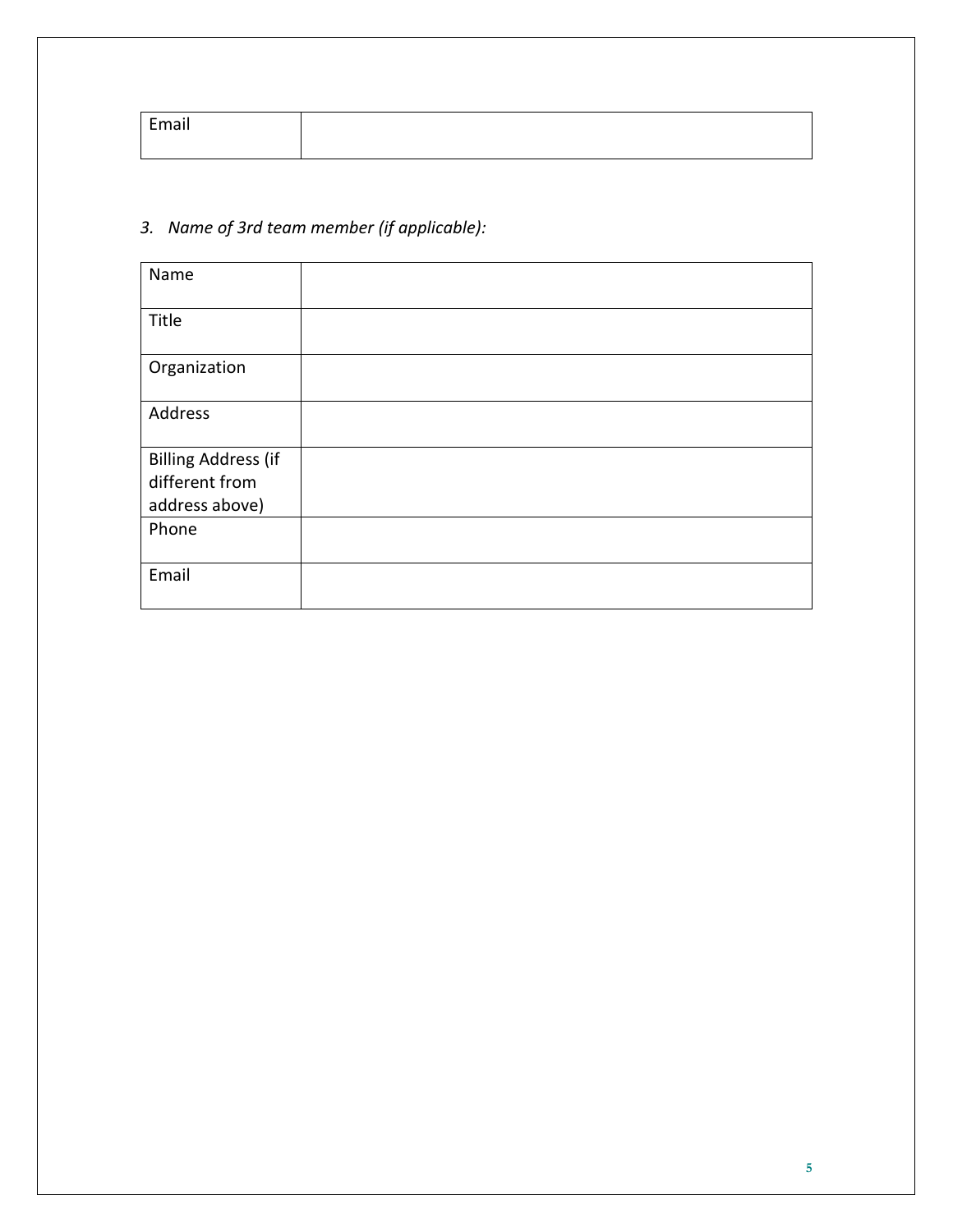Empowering Leaders. Getting to Solutions. **Accepted on an Ongoing Basis Until July 8, 2022**

# **Full Application Form PART B – Essay Questions**

*Please submit only one application per organization as a Word file (.doc).*

We will review answers to the following questions to help select candidates for the DLP. These questions apply to those organizations/institutions interested in developing a strategic plan over the course of the year, or a specific disparities project.

- 1. Please include a brief description of your organization (limit 500 words). Please be sure to include the following:
	- A. Type of organization (e.g. Medicaid health plan, public or private hospital, FQHC community health center, federal or local government agency)
	- B. Demographics of the population your organization serves
	- C. Type of services your organization provides
	- D. Geographic location of services provided
	- E. Mission of the organization as relevant to the DLP
- 2. Please describe the focus of the strategic plan or project you will take on through the DLP (limit 500 words). You may choose to address broad systemic issues (e.g. developing a strategic plan to improve quality and address disparities, collecting race/ethnicity data, or stratifying measures by race/ethnicity/language) or a particular disparity you have identified (e.g. population management in diabetes, preventable readmissions, colorectal cancer screening).
- 3. Please describe how you plan to develop or implement your plan/project, including specific goals and activities you hope to achieve (limit 500 words). We encourage you to focus your goals and activities on what can realistically be achieved in one year. We recommend no more than 2-3 milestones.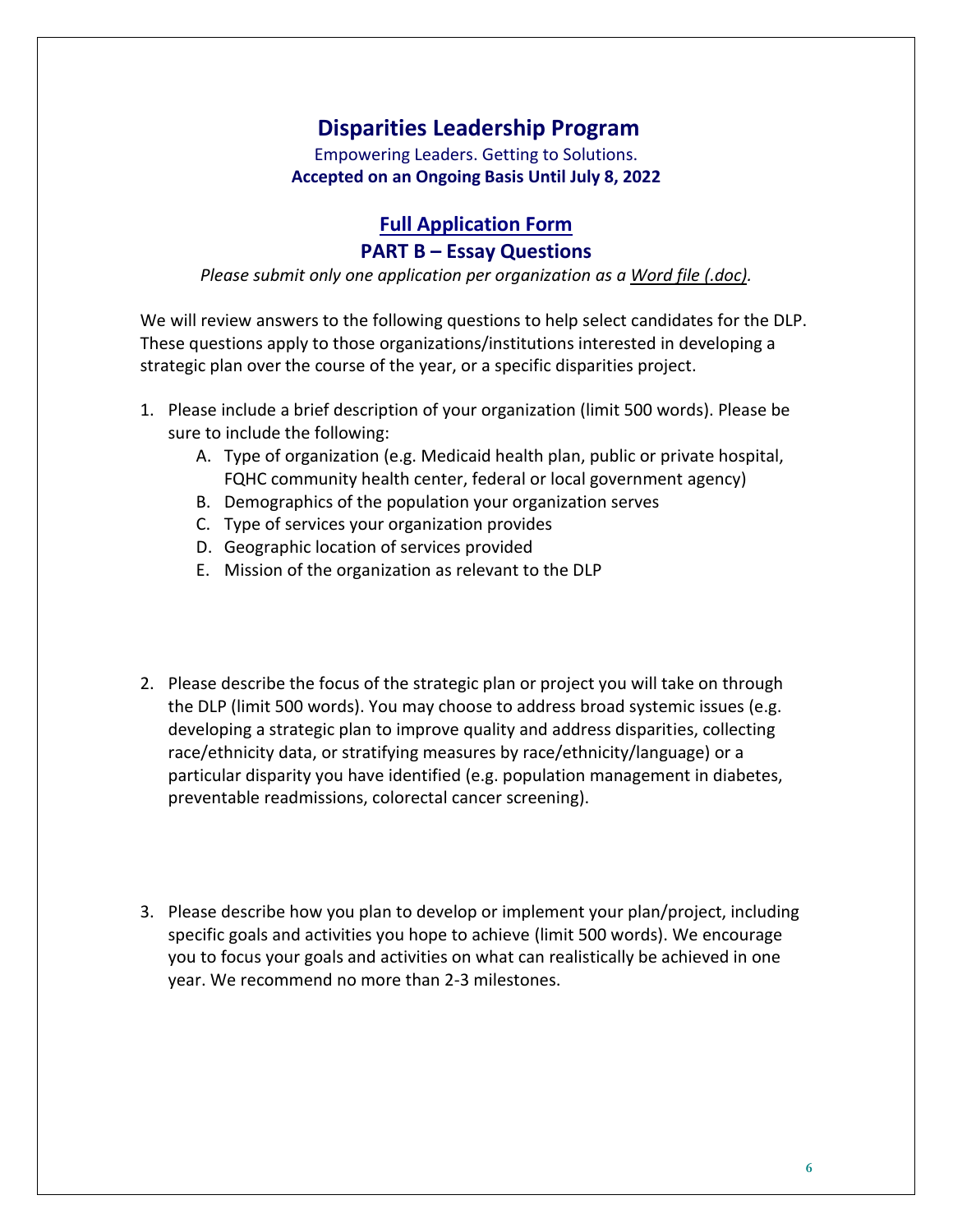4. What resources (institutional infrastructure, human resources, time and/or financial) are available for this effort? (limit 250 words)

5. Please describe your organization's commitment to this effort (limit 250 words). What level of leadership is involved? How will the effort be promoted within the organization? What will be done to help the project succeed?

6. Who would attend the DLP? Please provide a high-resolution photo and brief biography for each team member that includes a description of their current position within the organization and their role in disparities efforts.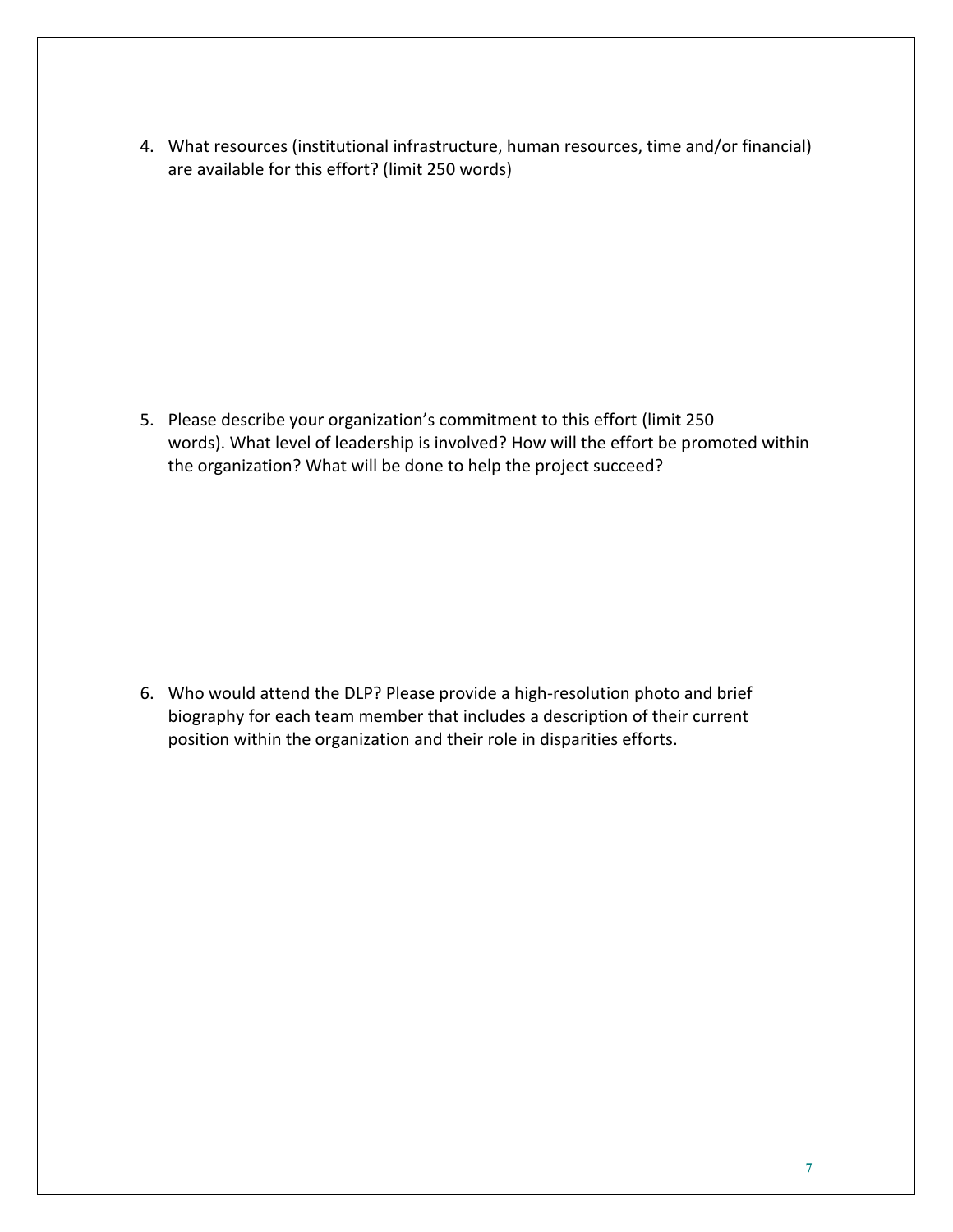Empowering Leaders. Getting to Solutions. **Accepted on an Ongoing Basis Until July 8, 2022**

## **Full Application Form**

### **PART C – Senior Leadership Signature Page**

*Please submit this form as a Word (.doc), a PDF, or a JPEG file. Only one completed senior leadership signature page per organization is required.*

**Important – the following must be signed by senior leadership or a board member of your organization.**

I have reviewed this application for the **Disparities Leadership Program** and authorize release time for the applicant(s) and financial support for tuition of \$9,500 per person and travel expenses.

Signature of Sr. Leader/Board Member Title

Print Name Date Date